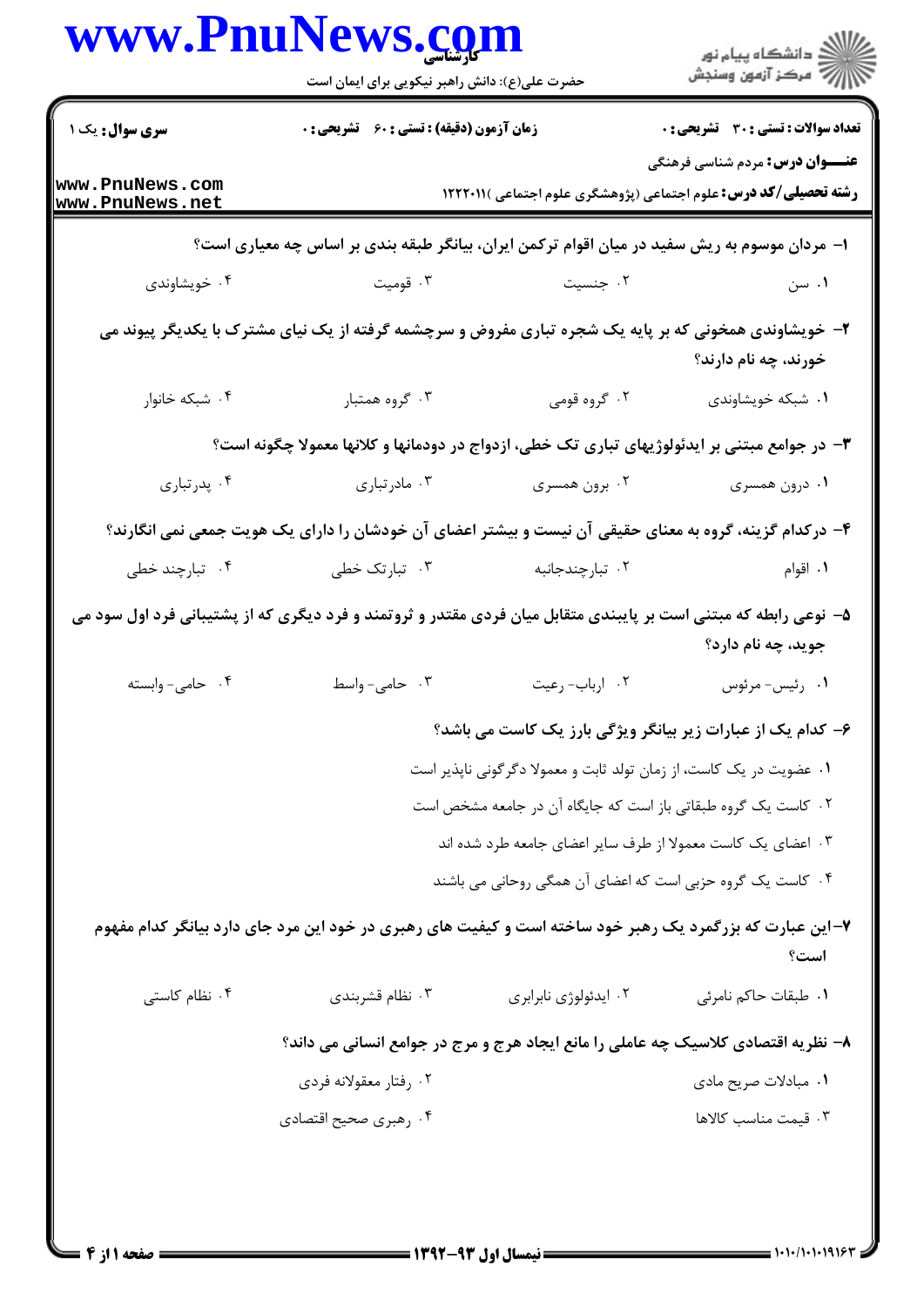|                                    | حضرت علی(ع): دانش راهبر نیکویی برای ایمان است                                                                       |                                                              | ِ دانشڪاه پيا <sub>م</sub> نور<br>/∕ مرڪز آزمون وسنڊش                                                             |  |
|------------------------------------|---------------------------------------------------------------------------------------------------------------------|--------------------------------------------------------------|-------------------------------------------------------------------------------------------------------------------|--|
| سری سوال: ۱ یک                     | <b>زمان آزمون (دقیقه) : تستی : 60 ٪ تشریحی : 0</b>                                                                  |                                                              | <b>تعداد سوالات : تستی : 30 ٪ تشریحی : 0</b>                                                                      |  |
| www.PnuNews.com<br>www.PnuNews.net |                                                                                                                     |                                                              | <b>عنـــوان درس:</b> مردم شناسی فرهنگی<br><b>رشته تحصیلی/کد درس:</b> علوم اجتماعی (پژوهشگری علوم اجتماعی )۱۲۲۲۰۱۱ |  |
|                                    | ۹- مطالعه حقوق تملک، جزء کدام یک از قلمروهای تحقیق و بررسی اقتصادی است؟                                             |                                                              |                                                                                                                   |  |
|                                    | ۰۲ عرضه و توزیع منابع                                                                                               |                                                              | ۰۱ تنظیم دسترسی به منابع                                                                                          |  |
|                                    | ۰۴ مبادله کالاها و خدمات                                                                                            |                                                              | ۰۳ تولید کالاها و خدمات                                                                                           |  |
|                                    | ∙۱- در کشورهای سوسیالیستی قسمت اعظم کالاهای سرمایه ای در تملک و نظارت کیست؟                                         |                                                              |                                                                                                                   |  |
| ۰۴ کشاورز                          | ۰۳ سرمايه دار                                                                                                       | ۰۲ افراد                                                     | ۰۱ دولت                                                                                                           |  |
|                                    |                                                                                                                     | 1۱– در جوامع صنعتی، مهمترین متغیر در یک تمهید اقتصادی چیست؟  |                                                                                                                   |  |
| ۰۴ کار                             | ۰۳ سرمایه                                                                                                           | ٠٢ منابع طبيعي                                               | ۰۱ مدیریت                                                                                                         |  |
|                                    |                                                                                                                     | ۱۲- مبادلات بازاری بیانگر کدام یک از اشکال مبادله است؟       |                                                                                                                   |  |
|                                    |                                                                                                                     |                                                              | ۰۱ بده و بستان متقابل در میان مردم به هم وابسته                                                                   |  |
|                                    |                                                                                                                     |                                                              | ۰۲ داد و ستد از طریق یک واسطه ارزشی مشترک                                                                         |  |
|                                    | ۰۳ تخصیص دوباره ثروت جامعه از طریق پرداختها و خدمات اجباری                                                          |                                                              |                                                                                                                   |  |
|                                    |                                                                                                                     |                                                              | ۰۴ مبادلات اقتصادي در جوامع بشري امروزي                                                                           |  |
|                                    | ۱۳- چه قاعده ای مشخص می کند که کدام یک از کالاها را با کدام مکانیسم مبادله و در چه موقعیتهای می توان رد و بدل نمود؟ |                                                              |                                                                                                                   |  |
| ۰۴ موفقيت تجاري                    | ۰۳ تطبیق کالا                                                                                                       | ۰۲ تجربه اقتصادي                                             | ٠١. پهنه های مبادله                                                                                               |  |
|                                    | ۱۴- پایه اصلی و ماهیت رفتارها و رقابتهای سیاسی و عدم توافق افراد جامعه در چیست؟                                     |                                                              |                                                                                                                   |  |
|                                    | ٢. قبول حاكميت جامعه                                                                                                |                                                              | ۰۱ منابع فردی و اجتماعی                                                                                           |  |
|                                    | ۰۴ جنبه های مشارکت سیاسی                                                                                            |                                                              | ۰۳ قواعد حاكم بر رفتار                                                                                            |  |
|                                    | ۱۵– دستاورد اصلی پیوستگی همزمان افراد و گروهها به چندین جریان سیاسی رقیب چیست؟                                      |                                                              |                                                                                                                   |  |
|                                    | ۰۲ کاهش احتمال بروز خشونت                                                                                           |                                                              | ۰۱ دشمن همه علیه همه در جامعه                                                                                     |  |
|                                    | ۰۴ تضعیف نظارت اجتماعی در جامعه                                                                                     | ۰۳ تقویت پیوند اعضای یک جامعه                                |                                                                                                                   |  |
|                                    |                                                                                                                     | ۱۶– در جوامع سنتی کدام شکل از مالکیت زمین رسمیت بیشتری دارد؟ |                                                                                                                   |  |
|                                    |                                                                                                                     |                                                              |                                                                                                                   |  |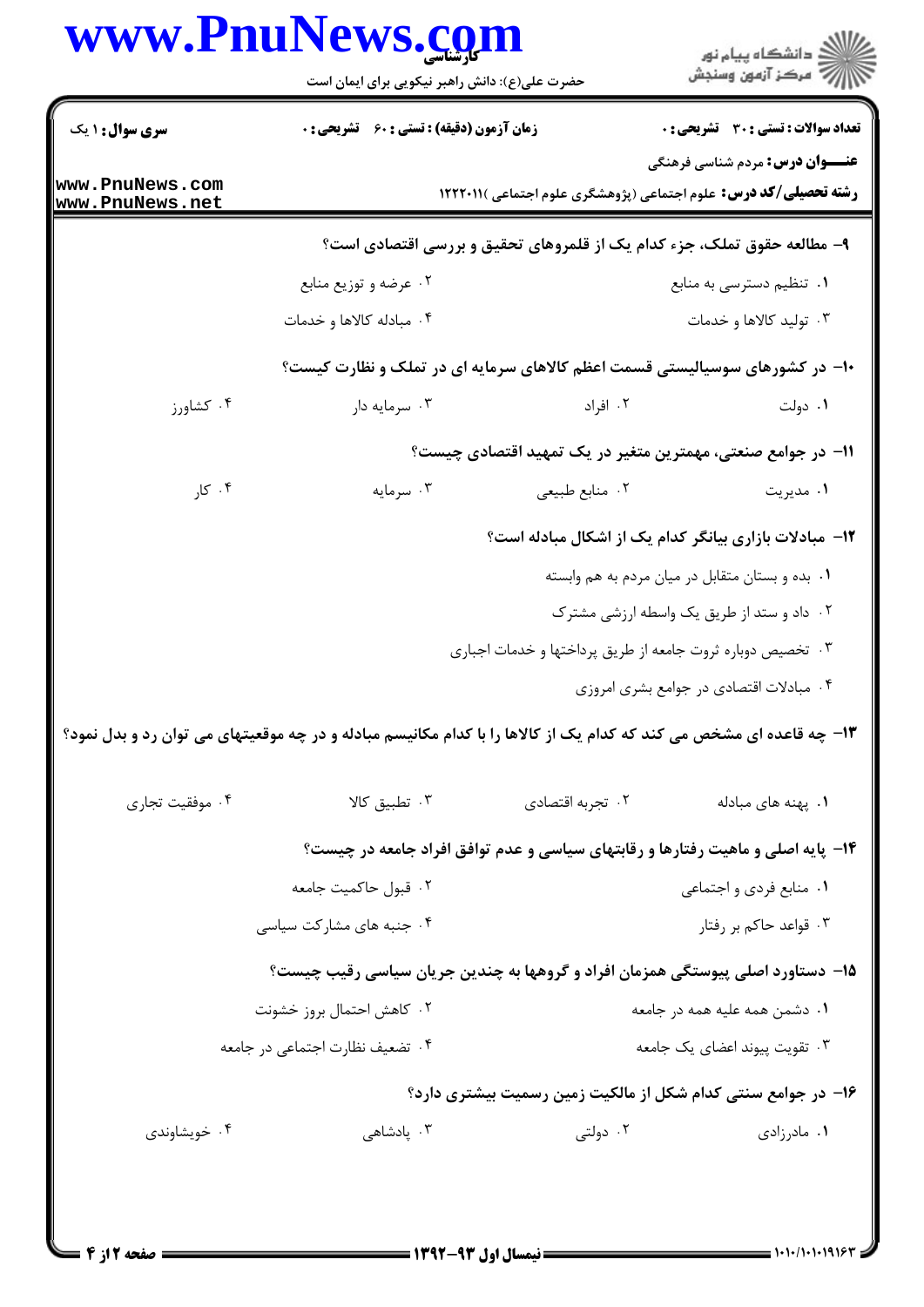|                                    | حضرت علی(ع): دانش راهبر نیکویی برای ایمان است                                                               |                                                                                 | ِ<br>∭ دانشڪاه پيام نور<br>∭ مرڪز آزمون وسنڊش                                                                     |  |
|------------------------------------|-------------------------------------------------------------------------------------------------------------|---------------------------------------------------------------------------------|-------------------------------------------------------------------------------------------------------------------|--|
| <b>سری سوال : ۱ یک</b>             | زمان آزمون (دقیقه) : تستی : ۶۰٪ تشریحی : ۰                                                                  |                                                                                 | <b>تعداد سوالات : تستی : 30 ٪ تشریحی : 0</b>                                                                      |  |
| www.PnuNews.com<br>www.PnuNews.net |                                                                                                             |                                                                                 | <b>عنـــوان درس:</b> مردم شناسی فرهنگی<br><b>رشته تحصیلی/کد درس:</b> علوم اجتماعی (پژوهشگری علوم اجتماعی )۱۲۲۲۰۱۱ |  |
|                                    |                                                                                                             | ۱۷- رایج ترین وسیله رسمی برای نظارت اجتماعی چیست؟                               |                                                                                                                   |  |
| ۰۴ عرف                             | ۰۳ قانون                                                                                                    | ۲. شرع                                                                          | ۰۱ مجازات                                                                                                         |  |
|                                    |                                                                                                             | <b>۱۸</b> - در بحث از رهبری سیاسی کدام عبارت بیانگر مفهوم قدرت است؟             |                                                                                                                   |  |
|                                    | ۲. اعمال نفوذ مبتنی بر مجازات                                                                               |                                                                                 | ۰۱ اعمال نفوذ مبتنی بر حیثیت                                                                                      |  |
|                                    | ۰۴ اعمال نفوذ ناشی از ارث                                                                                   |                                                                                 | ۰۳ اعمال نفوذ در یک سمت خاص                                                                                       |  |
|                                    | ۱۹- نخستین جوامع که در مرحله بعد از خودمختاری در تاریخ بشری تشکیل می شود، کدامند؟                           |                                                                                 |                                                                                                                   |  |
|                                    | ۰۲ جوامع برابريگرا                                                                                          |                                                                                 | ٠١ جوامع مبتنى بر رياست                                                                                           |  |
|                                    | ۰۴ جوامع آزاديگرا                                                                                           |                                                                                 | ۰۳ جوامع رتبه بندی شده                                                                                            |  |
|                                    |                                                                                                             |                                                                                 | <b>۰۲۰</b> مهمترین عامل برای دوام نسبی دولتها چیست؟                                                               |  |
| ۰۴ قدرت وادارنده                   | ۰۳ دیوانسالاری                                                                                              | ۰۲ مشروعیت                                                                      | ۰۱ ضمانت اجرا                                                                                                     |  |
|                                    |                                                                                                             | <b>۲۱</b> - در جوامع امروزی کدام عامل باعث افزایش تلفات جانی و مالی جنگها است ؟ |                                                                                                                   |  |
|                                    | ۰۲ رشد توان جنگی جوامع                                                                                      | ٠١ افزايش كشمكش هاى مسلحانه                                                     |                                                                                                                   |  |
|                                    | ۰۴ مکانیسم های دفاعی نوین                                                                                   |                                                                                 | ۰۳ نظامهای ارتباطی کارآمد                                                                                         |  |
|                                    |                                                                                                             |                                                                                 | <b>۲۲</b> – به اعتقاد دورکیم مفهوم واقعی دین چیست؟                                                                |  |
|                                    | ۰۲ مجموعه ای از باورداشتهای مذهبی                                                                           | ۰۱ باورهای عرفی همگانی شده                                                      |                                                                                                                   |  |
|                                    | ۰۴ اعتقاد به امور فراطبیعی مقدس                                                                             |                                                                                 | ۰۳ اعتقاد به امور مقدس و نامقدس                                                                                   |  |
|                                    | ۲۳- اعتقاد به یک نیروی فراطبیعی غیرشخصی که از نظامهای اعتقادی مردم ملانزی می باشد، به چه معناست؟            |                                                                                 |                                                                                                                   |  |
| ۰۴ مناسک پرستی                     | ۰۳ یکتاپرستی                                                                                                | ۰۲ آن گرایی                                                                     | ۰۱ جاندارانگاری                                                                                                   |  |
|                                    | ۲۴- مناسکی که جهت تایید دوباره پایبندی جامعه به ارزشها و باورداشتهای خاص عمل می کند و برای بقای جامعه ضروری |                                                                                 | است، چه نام دارد؟                                                                                                 |  |
| ۰۴ اتحاد                           | ۰۳ ادغام                                                                                                    | ۰۲ تقویت                                                                        | ۰۱ گذار                                                                                                           |  |
|                                    |                                                                                                             | ۲۵– انسان شناسان اولین و مهمترین کارکرد دین را کدام گزینه می دانند؟             |                                                                                                                   |  |
| ۰۴ تبيين جهان                      | ۰۳ آرامش                                                                                                    | ۰۲ اتحاد مردم                                                                   | ۰۱ تقويت مردم                                                                                                     |  |